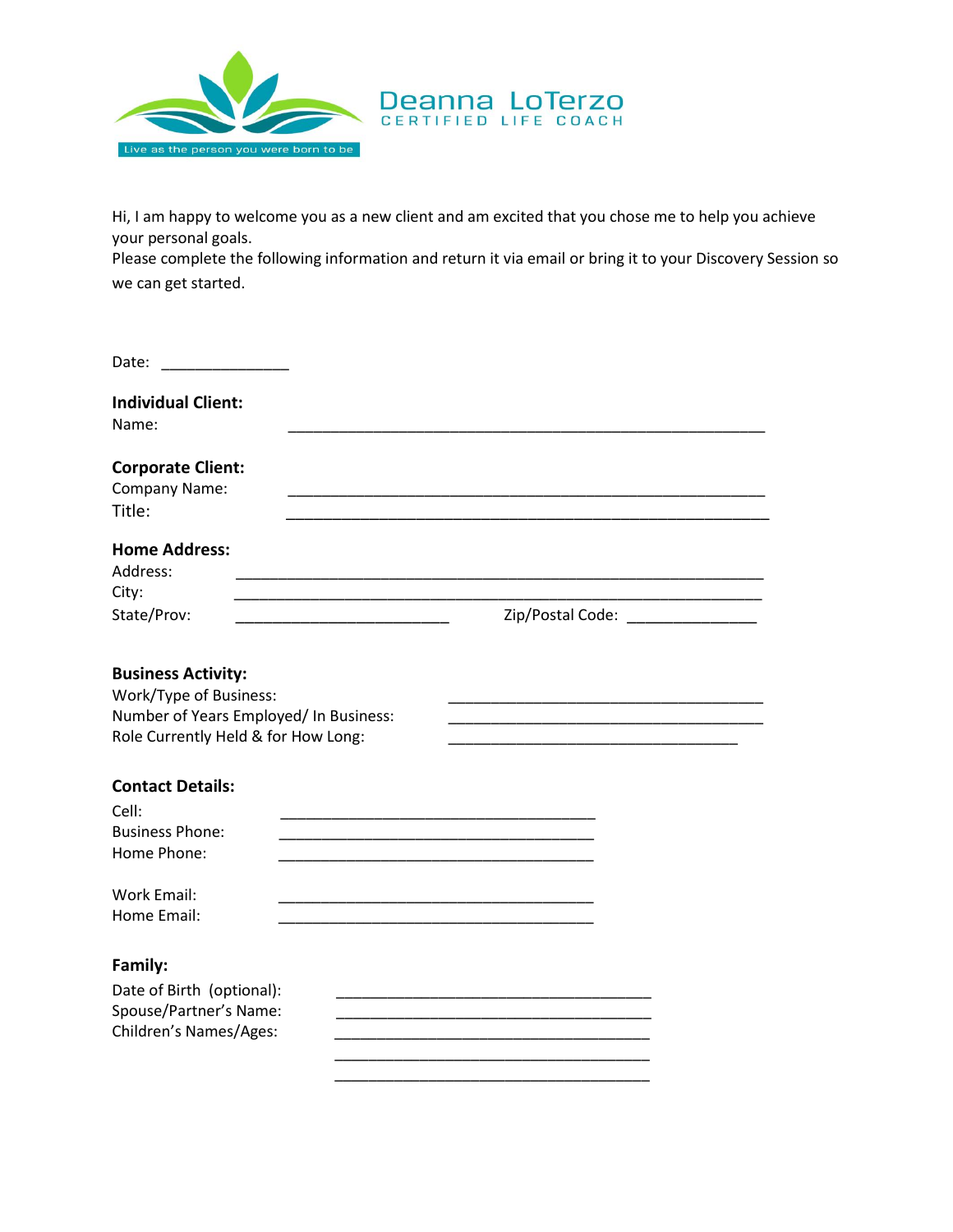| <b>Discovery Session Date:</b>                                      |           |               |                                                                                                                                                                                                                                |  |
|---------------------------------------------------------------------|-----------|---------------|--------------------------------------------------------------------------------------------------------------------------------------------------------------------------------------------------------------------------------|--|
| <b>Follow Up Package Scheduling:</b><br>Session Day/Time/Frequency: |           |               |                                                                                                                                                                                                                                |  |
| Start Date:                                                         |           |               |                                                                                                                                                                                                                                |  |
| <b>Fees and Payment Options:</b>                                    |           |               |                                                                                                                                                                                                                                |  |
| Package Type:                                                       |           | Consult Fees: |                                                                                                                                                                                                                                |  |
| Interac Date:                                                       | Square:   |               | Pay Pal: and the payment of the state of the state of the state of the state of the state of the state of the state of the state of the state of the state of the state of the state of the state of the state of the state of |  |
| <b>Credit Card No:</b>                                              |           |               |                                                                                                                                                                                                                                |  |
| <b>Expiration Date:</b>                                             | Card Ref: |               | Date Paid:                                                                                                                                                                                                                     |  |

## **Disclaimer:**

The Client is aware that the coaching relationship does not represent psychological counseling although may include IRT therapy when mutually agreed. The Client is also aware that coaching results can vary and are not guaranteed. The Client agrees that he/she is entering into coaching with the understanding that the Client is solely responsible for his/her own decisions and results. The Client also agrees to hold the Coach free from all liability for any actions or results for adverse situations created as a direct or indirect result of advice given by the Coach.

*(Client initials):* \_\_\_\_\_\_\_

## **Session Contact Procedure & Cancellation Policy:**

The Client shall contact the Coach at the agreed hour. If the Client fails to make the appointment time, the Client is still responsible for the coaching fee, unless 24 hour notice was given to reschedule the call. The Coach will make every effort to reschedule with the client.

\_\_\_\_\_\_\_\_\_\_\_\_\_\_\_\_\_\_\_\_\_\_\_\_\_\_\_\_\_\_\_ \_\_\_\_\_\_\_\_\_\_\_\_\_\_\_\_\_\_\_

\_\_\_\_\_\_\_\_\_\_\_\_\_\_\_\_\_\_\_\_\_\_\_\_\_\_\_\_\_\_\_ \_\_\_\_\_\_\_\_\_\_\_\_\_\_\_\_\_\_\_

Client Signature Date:

Coach Signature Date: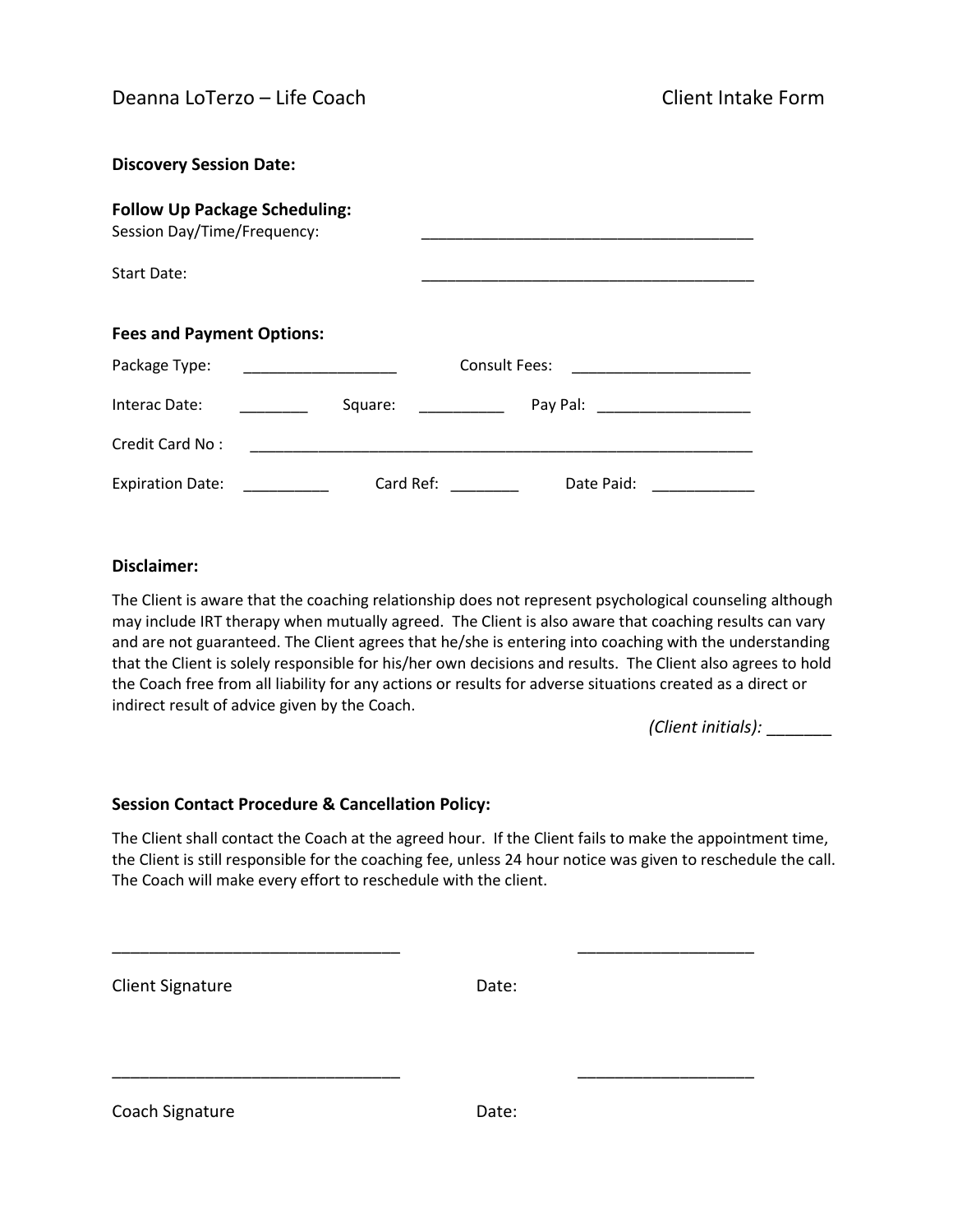## **Important Issues:**

Please briefly outline core issues you would like to deal with through this process:

Issue #1

Issue #2

Issue #3

Issue #4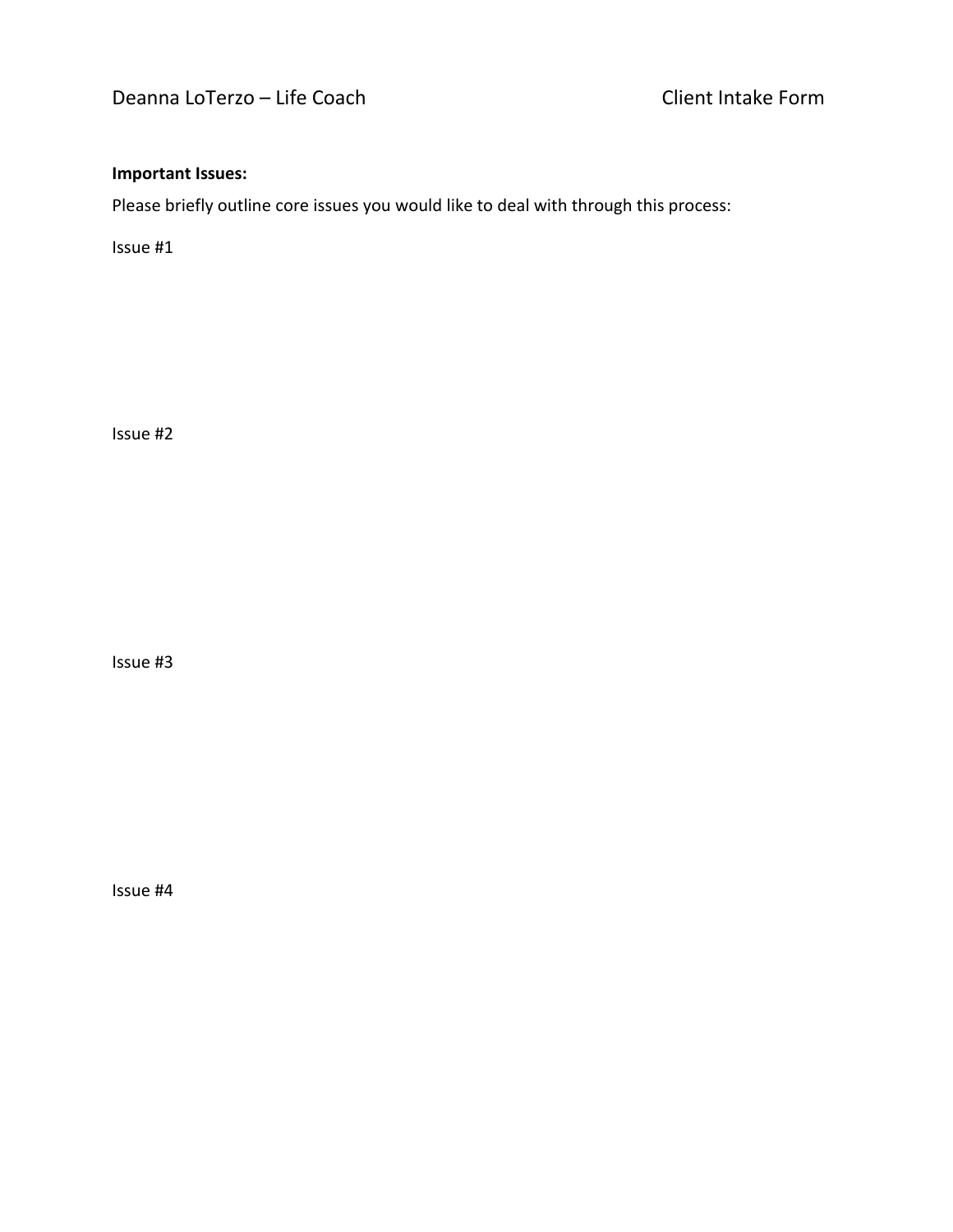## **Personal Profile:**

1. I would describe myself as:

2. Others would describe me as:

3. What are your deepest fears?

4. The three things that I like most about my life/situation are:

5. If I could change three things about my life/situation, they would be: